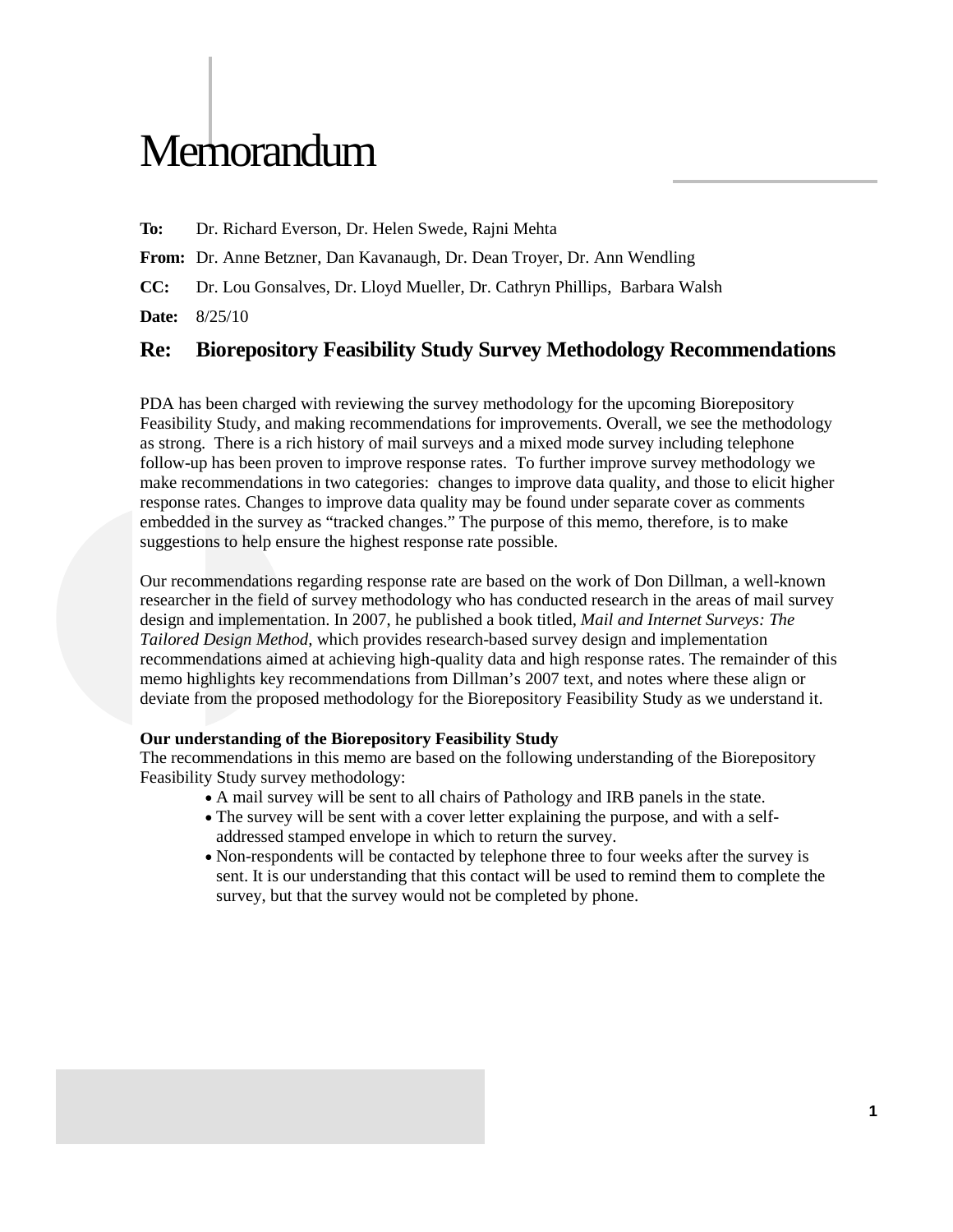### **Recommendations for achieving high response rates to mail surveys:**

Dillman's text highlights five elements that are needed to achieve a high response rate in mail survey. These elements include:

| <b>Key elements:</b>                                                                    | <b>Recommendation for Feasibility</b><br><b>Study:</b>                           |
|-----------------------------------------------------------------------------------------|----------------------------------------------------------------------------------|
| A respondent-friendly questionnaire. This could                                         | Any recommendations we have in this<br>area are reflected in our comments on the |
| include a wide range of elements such clearly                                           |                                                                                  |
| explaining the purpose of the survey, making the                                        | survey content. We have no additional<br>comments here.                          |
| survey easy to follow, clearly providing a contact                                      |                                                                                  |
| person for questions, and including a pre-addressed<br>return envelope with the survey. |                                                                                  |
| Multiple contacts. A series of five contacts including                                  | The bulk of our recommendations are                                              |
| four by first class mail, and an additional contact                                     | regarding this element, which will be                                            |
| through another form are recommended.                                                   | explained in more detail in the following                                        |
|                                                                                         | section.                                                                         |
| Including a return envelope with real first class                                       | As we understand the Feasibility Survey                                          |
| stamps. This recommendation is based on research that                                   | methodology, we believe that this                                                |
| has found that people are less likely to throw away an                                  | recommendation is being met, and have                                            |
| envelope if a real stamp attached to it (versus a                                       | no further recommendation.                                                       |
| business reply envelope).                                                               |                                                                                  |
| Personalizing the correspondence. This could include                                    | Based on our review of the survey                                                |
| elements such as including the date and person's full                                   | materials, it appears that this                                                  |
| name on the cover letter, and using real signatures to                                  | recommendation is being met with the                                             |
| sign the letters.                                                                       | current methodology.                                                             |
| Token prepaid incentives. Survey research has found                                     | While we acknowledge the benefits of                                             |
| that prepaid incentives as small as \$1 have been found                                 | using incentive, we do not find this                                             |
| to be very effective in increasing response rates to mail                               | recommendation to be relevant for this                                           |
| surveys.                                                                                | survey, and are not recommending that                                            |
|                                                                                         | an incentive be used for this survey.                                            |

Out of all of these recommendations, the second (providing multiple contacts) is most highly stressed. In fact, in the text Dillman says that, "Multiple contacts have been shown to be more effective than any other technique for increasing response to surveys by mail." He recommends the following five contacts:

- **Contact 1 – Prenotice letter:** This letter should explain that a questionnaire will be arriving shortly, describe the purpose of the survey and why a response is important, and thank the person in advance for responding. It should also include contact information.
- **Contact 2 – Initial questionnaire:** The questionnaire should be sent no later than a week later. In addition to the survey, the questionnaire should include a cover letter, and a return envelope with real first class stamps attached.
- **Contact 3 – Post card:** Approximately a week after the initial questionnaire is sent, it is recommended that a post card sized mailing be sent to all participants. This post card should express appreciation for responding, and indicate that if the completed questionnaire has not been sent, that it hoped that it will be mailed soon. This should be sent to all survey participants regardless of response status.